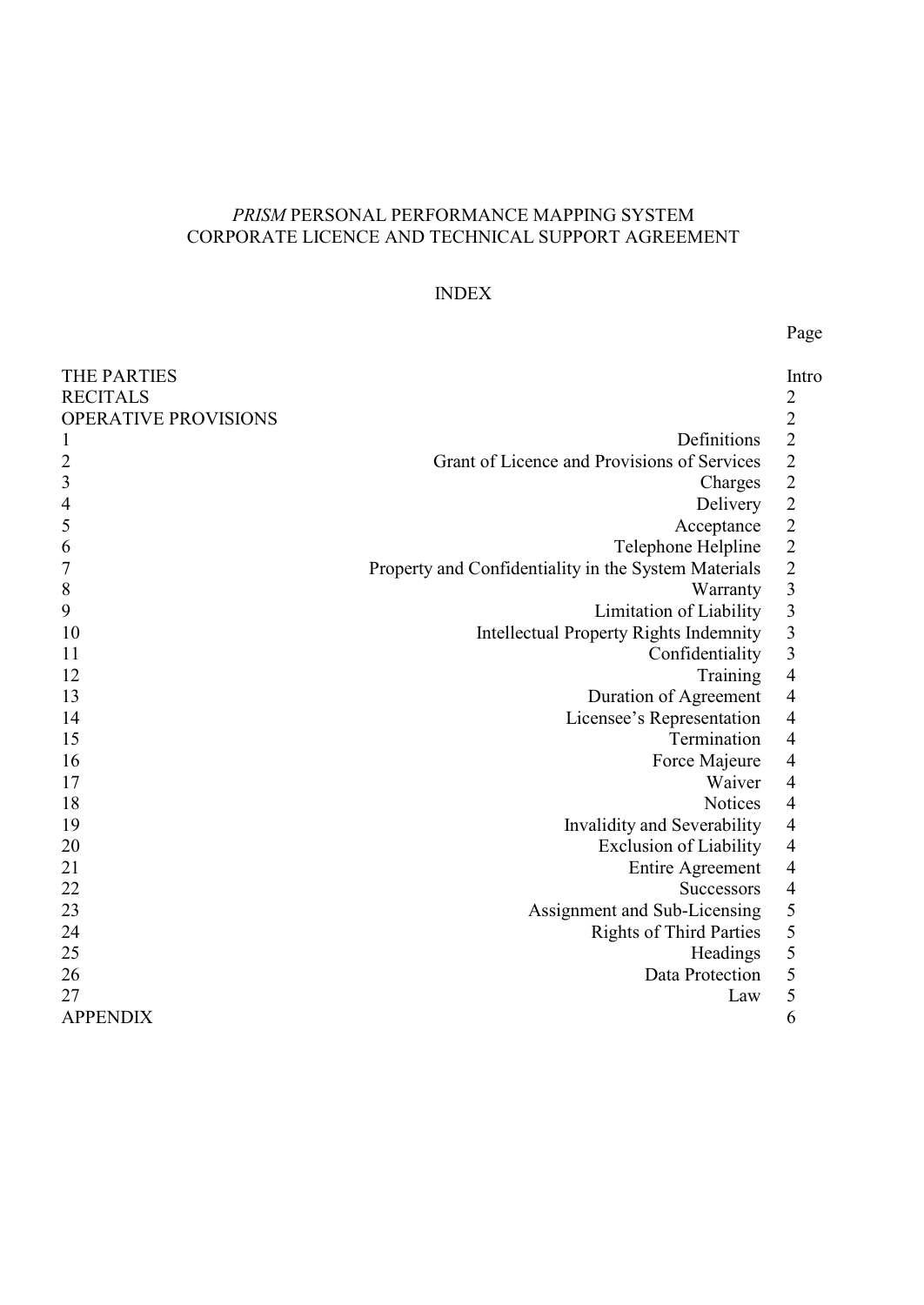## *PRISM* PERSONAL PERFORMANCE MAPPING SYSTEM CORPORATE LICENCE AND TECHNICAL SUPPORT AGREEMENT

#### THIS AGREEMENT is made on the acceptance date specified above

#### **RECITALS**

- (a) The Center for Applied Neuroscience (the Licensor) which is the owner of the System which is now being marketed by the Licensor under the name 'The *PRISM* Personal Performance Mapping System' (also known as the Team Strengths Inventory), which includes: '*PRISM* Pro Select', '*PRISM* YP', '*PRISM* Prismatic' and '*PRISM* Macro';
- (b) The Licensor has built up a substantial reputation and goodwill in the System which is associated with the highest standards of service;
- (c) The Licensor has developed unique know-how and specialised methods and documentation to be used with the System;
- (d) The System is designed and intended solely for educational and personal development purposes;
- (e) The Licensee wishes to acquire from the Licensor the right to operate the System within its own organisation and in accordance with the terms of and the conditions in this Agreement;
- (f) The Licensor has agreed to provide the Services and to grant the Licensee a non-exclusive licence to use the System upon the terms and conditions of this Agreement.
- (g) The Licensor has full power to enter into this agreement and to give the warranties and indemnities contained in this agreement.

### **OPERATIVE PROVISIONS**

- 1. Definitions.
- 1.1 Where the context requires or admits words given meanings in the Appendix shall have the same meaning when used in this Agreement

1.2 Any reference in this Agreement to writing includes telex, cable, e-mail, facsimile transmission or similar means of communication.

1.3 Any reference in this Agreement to any provision of a statute or statutory instrument shall be construed as a reference to that provision as amended, re-enacted or extended from time to time.

#### 2. **Grant of Licence and Provision of Services**.

- 2.1 The Licensor in consideration of the payment by the Licensee of the Licence Fee hereby:
	- 2.1.1 subject to clause 2.2, grants to the Licensee a nonexclusive licence to use the System at any place of business of the Licensee and to possess and refer to the System Materials; and
	- 2.1.2 subject to payment of the relevant charges and to compliance by the Licensee with the obligations on the part of the Licensee herein contained, undertakes to provide the Licensee with the Services upon the terms and conditions contained in this Agreement.
- 2.2 The use of the System by the Licensee granted in clause 2.1.1 is restricted to use by Certificated Practitioners.
- 3. **Charges**.
- 3.1 The Licence Fee shall be paid on the signing of this Agreement.
- 3.2 The Licence Fee shall include the cost of the setting up [the processing services and the accounting services.]
- 3.3 The Additional Charges shall be paid on delivery of an invoice for the same.
- 3.4 The Licensor shall be entitled to vary its charges from time to time by giving to the Licensee 30 days written notice.
- 3.5 The Licensor reserves the right to charge the Licensee interest in respect of the late payment of any sum due under this Agreement (as well after as before judgment) at the rate of 4 per centum per annum above the base lending rate from tine to time of Barclays Bank plc or such other bank as the Licensor may from time to

time specify from the due date for payment until the date of actual payment.

3.6 All fees and charges are exclusive of value added tax which shall be added at the appropriate rate.

#### 4. **Delivery**.

- 4.1 The Licensor shall deliver at least one copy of the System Materials to the Licensee and each of its Certificated Practitioners on the Delivery Date.
- 4.2 If the Licensor shall fail to deliver the System Materials within 30 days of the Delivery Date the Licensee shall be entitled to either:
	- 4.2.1 without prejudice to any other rights or remedies it may have, terminate this Agreement by giving 30 days' written notice to the Licensor; or
	- 4.2.2 after consultation with the Licensor, specify by written notice to the Licensor such revised Delivery Date as it shall in its reasonable opinion think fit thus making time of the essence.

#### 5. **Acceptance**.

5.1 The Licensee shall be deemed to have accepted the System Materials on the date recorded on the Licensor's website.

#### 6. **Telephone Helpline.**

6.1 With effect from the Acceptance Date and for the duration of this Agreement, the Licensor shall provide advice on the operation and use of the System Materials by telephone during the Business Day.

#### 7. **Property and Confidentiality in the System Materials**.

- 7.1 The System Materials contain Confidential Information and all copyright, trade marks, typographical arrangements and other intellectual property rights in the System Materials are the exclusive property of the Licensor.
- 7.2 The Licensee shall not:
	- 7.2.1 use or permit or cause to be used or permitted any part or application of the System or the System Materials in any communication between the Licensee and any third party (not being an officer, director or employee of the Licensee);
	- 7.2.2 save as provided in clause 7.3.5 below, copy the whole or any part of the System Materials;
	- 7.2.3 modify merge or combine the whole or any part of the System Materials with any other documentation;
	- 7.2.4 assign transfer sell lease rent charge or otherwise deal in or encumber the System Materials or use on behalf of or make available the same to any third party.
- 7.3 The Licensee shall:
	- 7.3.1 keep confidential the System Materials and limit access to the same to those of its employees who either have a need to know or who are engaged in the use of the System (including where appropriate the System Materials);
		- 7.3.2 reproduce on any copy of the System Materials the Licensor's copyright, trade mark and registered design notices;
		- 7.3.3 maintain an up-to-date written record of the number of copies of the System Materials and their location and upon request forthwith produce such record to the Licensor;
		- 7.3.4 without prejudice to the foregoing, take all such steps as shall from time to time be necessary to protect the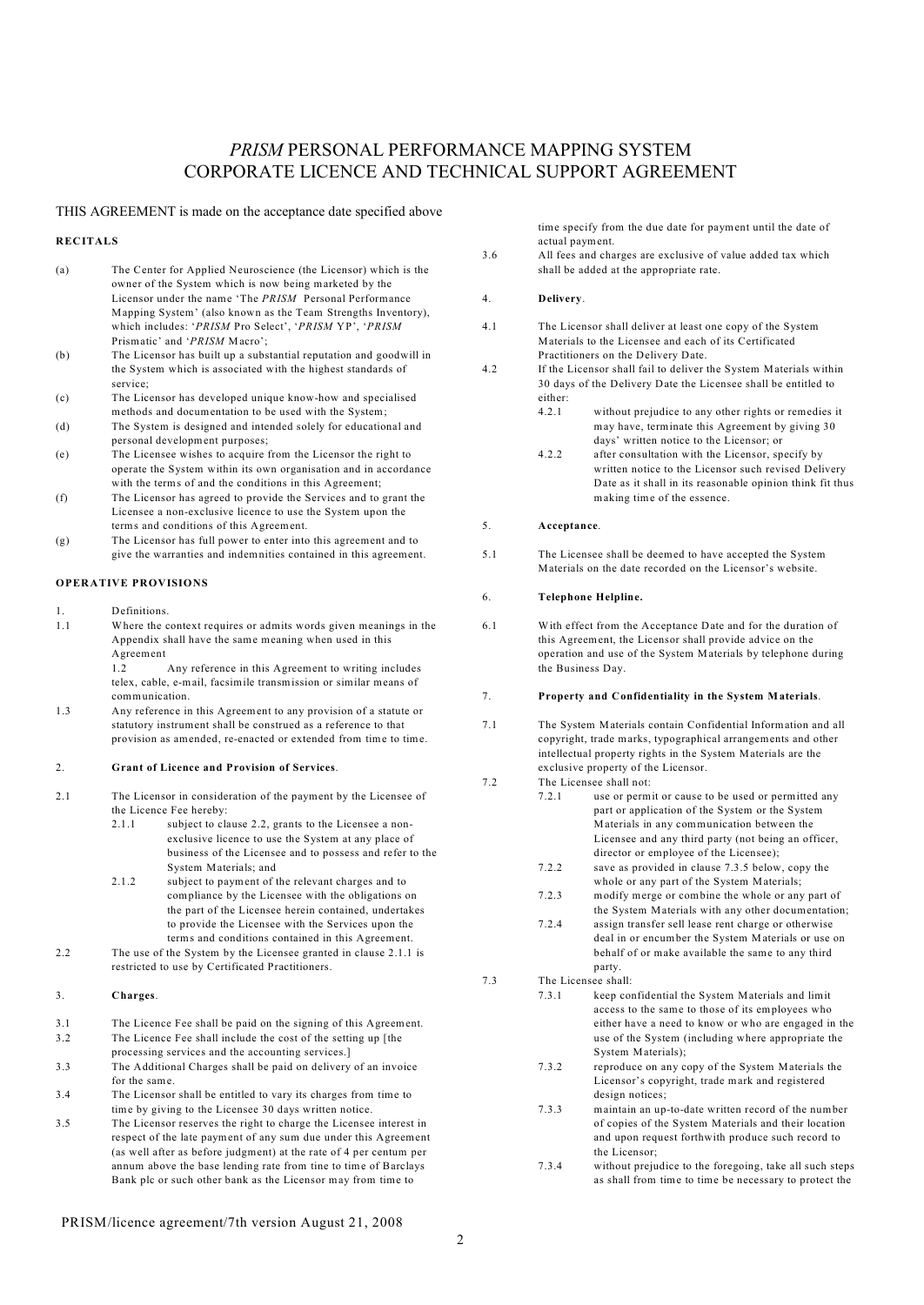confidential information and the intellectual property rights of the Licensor in the System Materials; and

- 7.3.5 comply with its obligations under the 1998 Act in relation to any data generated by the use of the System or the System Materials and shall not act in any way which may result in the Licensor incurring any liability under the 1998 Act.
- 7.4 The Licensee shall inform all relevant employees agents and subcontractors that the System Materials constitute Confidential Information and that all intellectual property rights therein are the property of the Licensor and the Licensee shall take such steps as may be necessary to ensure compliance by its employees agents and subcontractors with the provisions of this clause 7.
- 7.5 PRISM and '*PRISM* Personal Performance Mapping' are trade marks and the Licensee is expressly prohibited from use of such names in any e-mail, Internet or other electronic communication between the Licensee and any third party or in any other communication of whatever nature.
- 7.6 The Licensee shall indemnify the Licensor against all costs, claims, liabilities and expenses incurred by the Licensor in connection with or arising from any claim by any of the Licensee's directors, officers, employees, agents, subcontractors or consultants or any third party, in respect of the Licensee's use of the System Materials .

#### 8. **Warranty**.

- 8.1 Subject to the exceptions set out in clauses 8.4 to 8.6 below and the limitations upon its liability in clause 9 below the Licensor warrants that:
	- 8.1.1 it has the right power and authority to licence the use of the System Materials upon the terms and conditions of this Agreement;
	- 8.1.2 the System Materials will for a period of 30 days from the Acceptance Date be free from defects in materials design and workmanship;
	- 8.1.3 the System will for a period of 60 days from the Acceptance Date conform to the System Specifications; and
	- 8.1.4 it will perform the Services with reasonable care and skill.
- 8.2 The Licensee shall give written notice to the Licensor as soon as it is reasonably able upon becoming aware of a breach of warranty.
- 8.3 Subject to clause 8.4 below, the Licensor shall remedy any breach of the warranties set out in clause 8.1 above by the provision of the Helpline service provided that if the Licensor complies with this clause 8.3 it shall have no further liability in respect of a breach of the warranty set out in clause 8.1 above.
- 8.4 The Licensor shall have no liability to remedy a breach of warranty where such breach arises as a result of the improper use of the System or the System Materials.
- 8.5 The System is designed and intended solely for educational and personal development purposes and is not designed or intended for any other use (including but not limited to determining the suitability of any individual for education, employment, promotion, demotion, reassignment or any qualitative personal function unsupported by other means) and the Licensee shall not be entitled to rely on the System when used for any unintended purpose.
- 8.6 Save as aforesaid, all conditions warranties terms and undertakings express or implied statutory or otherwise in respect of the System Materials and the provision of the Services are hereby excluded to the fullest extent permitted by law.

## 9. **Limitation of Liability**.

- 9.1 The Licensor does not exclude or limit its liability in negligence for death or personal injury, or for fraud or wilful default or otherwise insofar as the liability of the Licensor cannot lawfully be excluded or limited. All provisions of this Agreement shall be read subject to this clause 9.1.
- 9.2 In no circumstances shall the Licensor be liable to the Licensee, in contract, in tort (including negligence and breaches of statutory duties, misrepresentation or otherwise) for any loss or depletion of profits, business, revenue, goodwill or anticipated savings or for any indirect or consequential or economic loss whatsoever howsoever arising out of or in connection with this Agreement or the use of the System or the System Materials.
- 9.3 The Licensor shall have no liability to the Licensee in respect of any breach of this Agreement unless the Licensee shall have

served written notice of the same upon the Licensor within 2 years of the date it became aware of the circumstances giving rise to the breach or the date when it ought reasonably to have become so aware.

9.4 If, notwithstanding provisions in this Agreement which purport to exclude or limit the Licensor's liability, the Licensor is found liable in excess of the liability expressly accepted by it, then its total liability to the Licensee, in contract and in tort or otherwise, for all claims arising out of or in connection with this Agreement, shall be limited to £2,500 GBP.

## 10. **Intellectual Property Rights Indemnity.**

- 10.1 The Licensor will within the financial limit set by clause 9.4 indemnify and hold harmless the Licensee against any damages (including costs) that may be awarded or agreed to be paid by the Licensee to any third party in respect of an Intellectual Property Infringement provided that the Licensee:
	- 10.1.1 gives written notice to the Licensor of any Intellectual Property Infringement forthwith upon becoming aware of the same;
	- 10.1.2 gives the Licensor the sole conduct of the defence to any claim or action in respect of an Intellectual Property Infringement and does not at any time admit liability or otherwise attempt to settle or compromise the said claim or action except upon the express written instructions of the Licensor; and
	- 10.1.3 acts in accordance with the reasonable instructions of the Licensor and gives to the Licensor such assistance as it shall reasonably require in respect of the conduct of the said defence including, without prejudice to the generality of the foregoing, the filing of all pleadings and other court process and the provision of all relevant documents. The Licensor shall reimburse the Licensee its reasonable costs incurred in complying with the provisions of clause 10.1.2 above.
- 10.2 The Licensor shall have no liability to the Licensee in respect of any Intellectual Property Infringement if the same results from any breach of the Licensee's obligations under this Agreement.
- 10.3 In the event of an Intellectual Property Infringement the Licensor shall be entitled at its own expense and option either to:
	- 10.3.1 procure the right for the Licensee to continue using the System Materials ; or
	- 10.3.2 make such alterations modifications or adjustments to the System Materials so that they become noninfringing without causing or incurring a material diminution in performance or function; or
	- 10.3.3 replace the System Materials with non-infringing substitutes provided that such substitutes do not entail a material diminution in performance or function.
- 10.4 If the Licensor in its reasonable judgement within 21 days of the date it receives notice of the Intellectual Property Infringement is not able to exercise any of the options set out at clauses 10.3.1, 10.3.2 or 10.3.3 above it shall notify the Licensee of that decision and thereupon the Licensee without prejudice to any other right or remedy it may have hereunder or at law shall be entitled to terminate this Agreement by giving 7 days' written notice to the Licensor. Upon any such termination the provisions of clause 16.3 below shall apply.

## 11. **Confidentiality**.

- 11.1 Each of the parties hereto undertakes to the other to keep confidential all information (written or oral) concerning the business and affairs of the other that it obtains or receives or has already obtained or received in connection with this Agreement (including discussions leading up to or the entering into of the agreement) save that which is:
	- 11.1.1 trivial or obvious:
	- 11.1.2 already in one party's possession and not obtained or received from the other party;
	- 11.1.3 in the public domain other than as a result of a breach of this clause; or
	- 11.1.4 required to be disclosed by law;
- 11.2 Each of the parties undertakes to the other that it will take all such steps as shall from time to time be necessary to ensure compliance with the provisions of clause 15.3 below by its employees agents and subcontractors.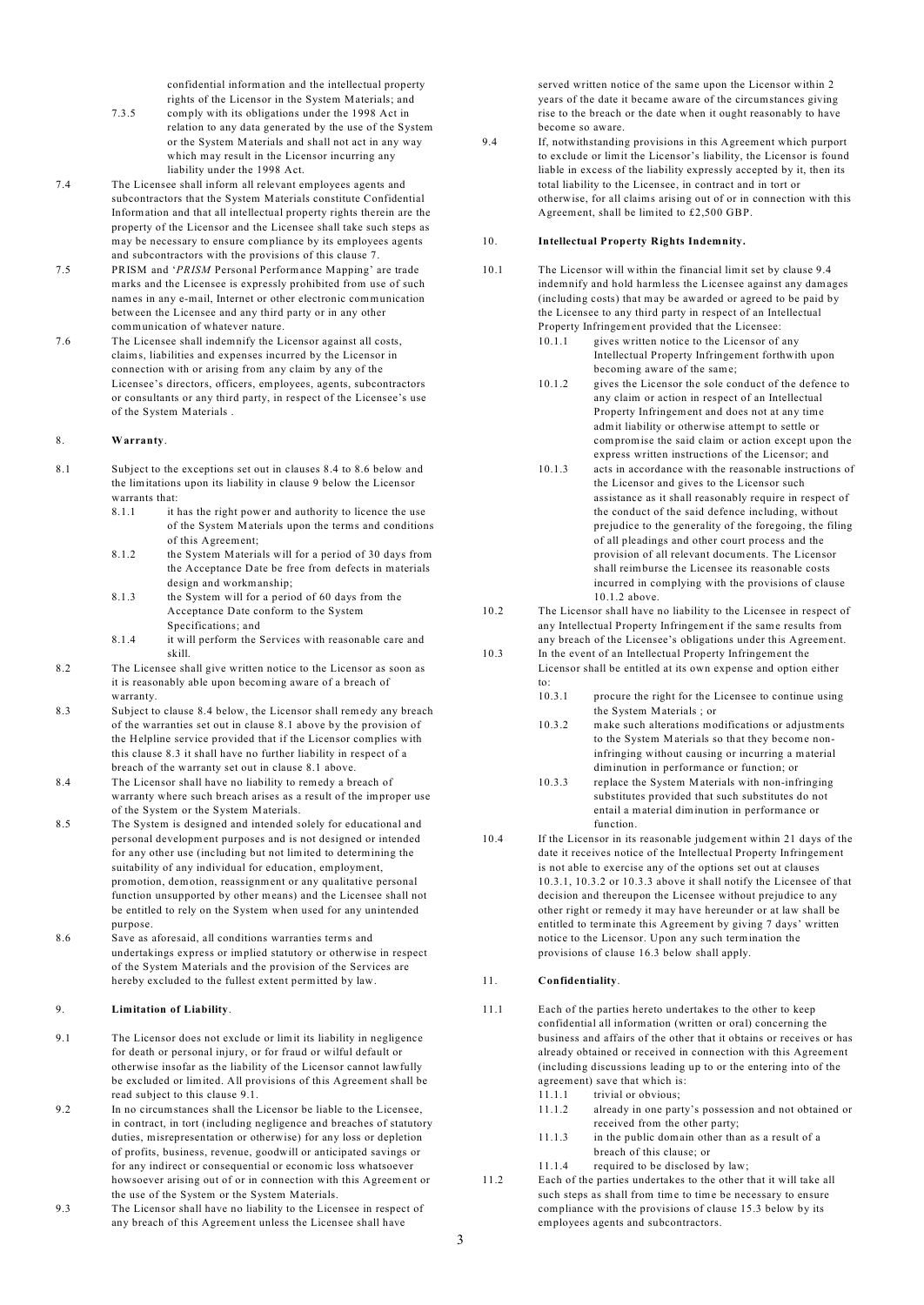11.3 The provisions of this clause 11 shall survive any termination of this Agreement for a period of 6 years from that termination.

#### 12. **Training.**

12.1 Any training services requested by the Licensee and provided by the Licensor in addition to those required for the Practitioner's Certification Training Course shall be provided by the Licensor at the cost or rate previously agreed between the parties and if not so agreed at a cost which is reasonable in all the circumstances having regard to the cost of other services being provided by the Licensor at that time.

### 13. **Duration of Agreement**.

- 13.1 This Agreement commences on the date on which it is signed by both parties and shall continue until and unless otherwise terminated in accordance with the provisions of clause 15 below.
- 13.2 The Licensee shall not be entitled to any refund or partial refund of the Licence Fee or any Additional Charges paid in advance upon expiry or termination of this Agreement (howsoever caused).

#### 14. **Licensee's Representation**.

14.1 The Licensee shall communicate in writing to the Licensor the identity of the person(s) within its undertaking who shall act as the main and subsidiary contact points and channels of communication for the provision by the Licensor of the Services during the currency of this Agreement. The Licensee shall forthwith inform the Licensor in writing of any change in the identity of any such person.

#### 15. **Termination.**

- 15.1 This Agreement may be terminated:
	- 15.1.1 by the Licensee upon giving not less than 30 days' written notice to the Licensor;
	- 15.1.2 forthwith by the Licensor by written notice to the Licensee if the Licensee fails to pay any sum due hereunder within 30 days of the due date therefore;
	- 15.1.3 forthwith by either party by written notice to the other party if the other commits any material breach of any term of this Agreement (other than one falling within 15.1.2 above) and which (in the case of a breach capable of being remedied shall not have been remedied within 30 days of a written request to remedy the same;
	- 15.1.4 forthwith by either party by written notice to the other party if the other shall convene a meeting of its creditors or if a proposal shall be made for a voluntary arrangement within Part I of the Insolvency Act 1986 or a proposal for any other composition scheme or arrangement with (or assignment for the benefit of) its creditors or if the other shall be unable to pay is debts within the meaning of section 123 of the Insolvency Act 1986 or if a trustee receiver administrative receiver or other similar officer is appointed in respect of all or any part of the business or assets of the other or if a petition is presented or a meeting is convened for the purpose of considering a resolution or other steps are taken for the winding up of the other or for the making of an administration order (otherwise than for the purpose of an amalgamation of reconstruction).
- 15.2 Any termination of this Agreement pursuant to this clause shall be without prejudice to any other rights or remedies a party may be entitled to hereunder or at law and shall not affect any accrued rights or liabilities of either party nor the coming into or continuance in force of any provision hereof which is expressly or by implication intended to come into or continue in force on or after such termination.
- 15.3 Within 7 days of the termination of this Agreement (howsoever and by whomsoever occasioned) the Licensee shall return all copies of the System Materials in its possession and destroy all copies of the System Materials maintained in electronic form and a duly authorised officer of the Licencee shall within the same period certify in writing to the Licensor that the Licensee has complied with such obligation.

#### 16. **Force Majeure**.

- 16.1 Neither party hereto shall be liable for any breach of its
- obligations hereunder resulting from an Event of Force Majeure. 16.2 Each of the parties hereto agrees to give written notice forthwith to the other upon becoming aware of an Event of Force Majeure such notice to contain details of the circumstances giving rise to the Event of Force Majeure.
- 16.3 If a default due to an Event of Force Majeure shall continue for more than 12 weeks then the party not in default shall be entitled to terminate this Agreement forthwith by written notice to the party in default. Neither party shall have any liability to the other in respect of the termination of this Agreement as a result of an Event of Force Majeure provided that this clause 16.3 shall not absolve the Licensee of its obligations to pay any sums due to the Licensor under this Agreement.

#### 17. **Waiver**.

17.1 The waiver by either party of a breach or default in performance of any of the provisions of this Agreement by the other party shall not be construed as a waiver of any succeeding breach of the same or other provisions nor shall any delay or omission on the part of either party to exercise or avail itself of any right, power or privilege that it has or may have hereunder operate as a waiver of any breach or default by the other party.

#### 18. **Notices**.

18.1 Any notice request instruction or other document to be given hereunder shall be delivered or sent by first class post or telex or telecopier (such telex or telecopier notice to be confirmed by letter posted within 12 hours) to the address of the other party set out in this Agreement (or such other address as may have been notified) and any such notice or other document shall be deemed to have been served (if delivered) at the time of delivery (if sent by post) upon the expiration of 48 hours after posting and (if sent by telex or telecopier) upon the expiration of 12 hours after dispatch. A notice request instruction or other document may not be served by e-mail or facsimile.

#### 19. **Invalidity and Severability**.

- 19.1 If any provision of this Agreement shall be found by any court or administrative body of competent jurisdiction to be invalid or unenforceable the invalidity or unenforceablity of such provision shall not affect the other provisions of this Agreement and all provisions not affected by such invalidity or unenforceability shall remain in full force and effect.
- 19.2 The parties agree to attempt to substitute for any invalid or unenforceable provision a valid or enforceable provision which achieves to the greatest extent possible the economic legal and commercial objectives of the invalid or unenforceable provision.

#### 20 **Exclusion of Liability.**

- 20.1 The Licensor shall not be liable to the Licensee for loss arising from or in connection with any representations, agreements, statements or undertakings made prior to the date of execution of this Agreement other than those representations agreements statements or undertakings confirmed by a duly authorised representative of the Licensor in writing or expressly incorporated or referred to in this Agreement.
- 20.2 The Licensee accepts that the System Materials were not designed and produced to its individual requirements and that it was responsible for their selection.

#### 21 **Entire Agreement**.

21.1 This Agreement constitutes the entire agreement between the parties.

#### 22. **Successors**.

22.1 This Agreement shall be binding upon and endure for the benefit of the authorised successors in title of the parties hereto.

#### 23. **Assignment and Sub-Licensing**.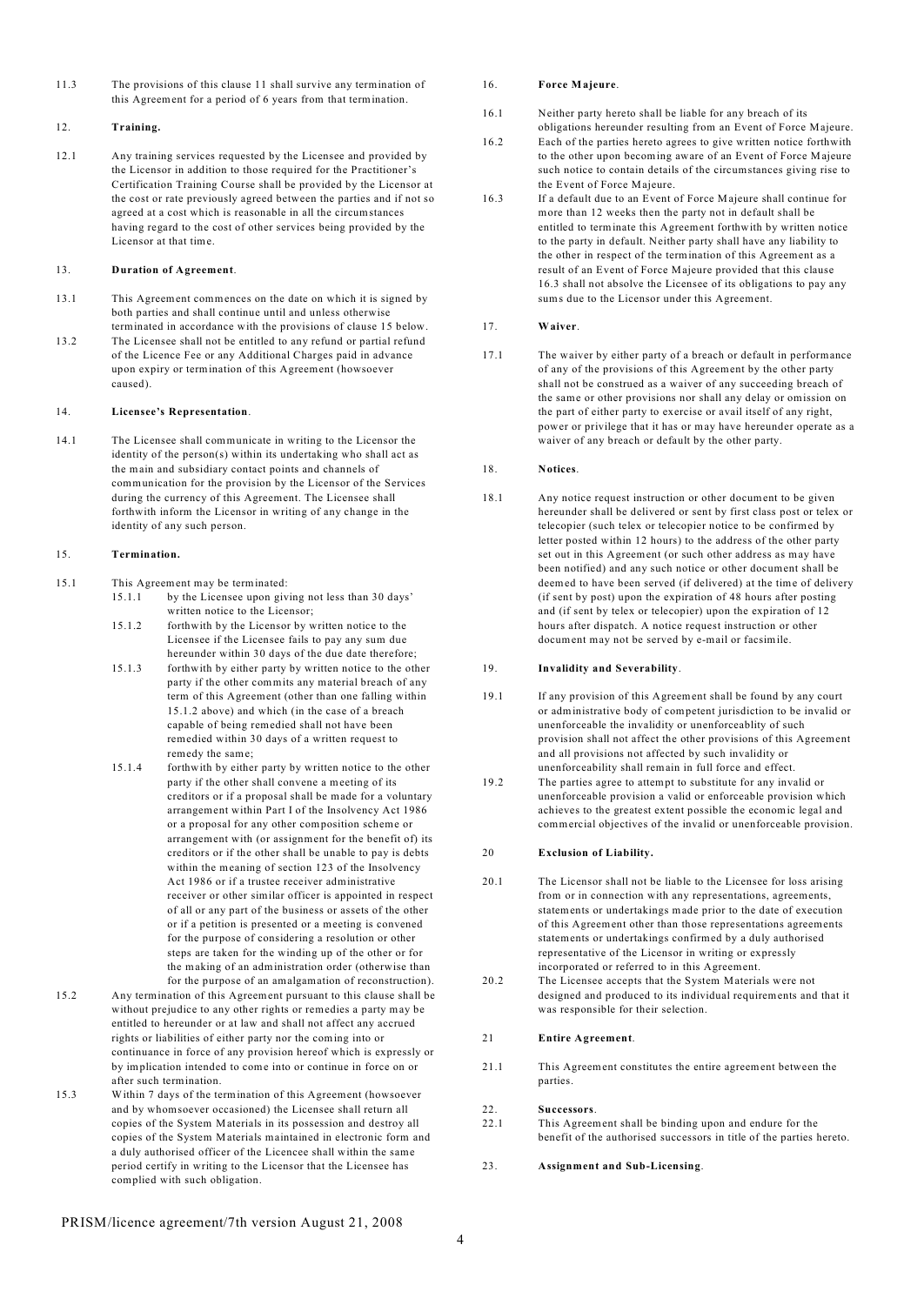23.1 The Licensee shall not be entitled to assign this Agreement or any of its rights or obligations hereunder or sub-licence the use (in whole or in part) of the System Materials without the prior written consent of the Licensor. In giving its consent the Licensor shall be entitled to impose such additional conditions upon the assignee as it shall consider appropriate.

#### 24. **Right of Third Parties**.

24.1 This Agreement is not intended to confer a benefit on any third party and the provisions of the Contracts (Rights of Third Parties) Act 1999 are excluded in full.

## 25. **Headings**.

25.1 Headings to clauses in this Agreement are for the purpose of information and identification only and shall not be construed as forming part of this Agreement.

#### 26. **Data Protection**.

- 26.1 The Licensee agrees that it will in relation to the Data:
	- 26.1.1 process the Data in accordance with the 1998 Act; 26.1.2 process the Data only so far as is necessary for the purpose of performing its obligations under this Agreement;
	- 26.1.3 not disclose the Data to anyone other than an employee or third party engaged by the Licensee to perform any obligation imposed on the Licensee by this Agreement and ensure that such employee or third party is subject to written contractual obligations concerning the Data which are no less onerous than those imposed on the Licensee by this Agreement;
	- 26.1.4 not allow access to the Data other than by an employee or third party engaged by the Licensee to perform any obligation imposed on the Licensee by this Agreement and ensure that such employee or third party is subject to written contractual obligations concerning the Data which are no less onerous than those imposed on the Licensee by this Agreement;
	- 26.1.5 use all reasonable efforts to assist the Licensor to comply with such obligations as are imposed on the Licensor by the 1998 Act. This includes the obligation to:

26.1.5.1 provide the Licensor with reasonable assistance in complying with any subject access request served on the Licensor under section 7 of the 1998 Act; and

26.1.5.2 promptly inform the Licensor about the receipt of any subject access request received by the Licensee; 26.1.5.3 not disclose or release any of the Data in response to a subject access request without first consulting with and obtaining the consent of the Licensor; and 26.1.5.4 inform any individual whose personal data may be processed under this Agreement, of such processing. For the avoidance of doubt, this includes informing such individuals that on the termination of this Agreement, personal data relating to them, including personal data contained in any customer list, shall be retained by or, as the case may be, transferred to the Licensor. In addition the Licensee shall obtain any necessary consents for such processing under the 1998 Act. To ensure that the Licensor's obligations under the 1998 Act are complied with, the Licensee agrees to allow the Licensor to approve and if the Licensor deems necessary, amend, any such notice.

26.2 Insofar as the Licensee acts as a Data Processor or on behalf of the Licensor in relation to the Data, the Licensee agrees to comply with the Seventh Principle which shall include:

> 26.2.1 maintaining technical and organisational security measures sufficient to comply at least with the obligations imposed on the Licensor by the Seventh Principle;

- 26.2.2 only processing Data for and on behalf of the Licensor for the purpose of performing its obligations under and in accordance with this Agreement and only on written instructions from Licensor to ensure compliance with the 1998 Act;
- 26.3 The Licensee agrees to provide the Licensor with contact details of at least one employee of the Licensee whom for the Licensor may contact to provide in relation to enquiries information about the Licensee and to display on the Licensor's website. The Licensee agrees to ensure that for this purpose, any notices and/or consents required for the Licensor to comply with the 1998 Act shall be provided to/acquired from such employee by the Licensee on behalf of the Licensor.
- 26.4 The Licensee shall indemnify the Licensor against all claims and proceedings and all liability, loss, cost and expenses incurred in connection therewith incurred by the Licensor as a result of any claim made or brought by an individual or other legal person in respect of any loss, damage or distress caused to that individual or other legal person as a result of the Licensee's unauthorised processing, unlawful processing, destruction of and/or damage to any of the Data processed by the Licensee, its employees or agents.
- 26.5 The Licensor reserves the right to discontinue the *PRISM* website or terminate the Licencee's access to it, at its discretion.
- 27. **Law**.
- 27.1 This Agreement shall be governed by and construed in accordance with English law and the parties hereto agree to submit to the exclusive jurisdiction of the English courts.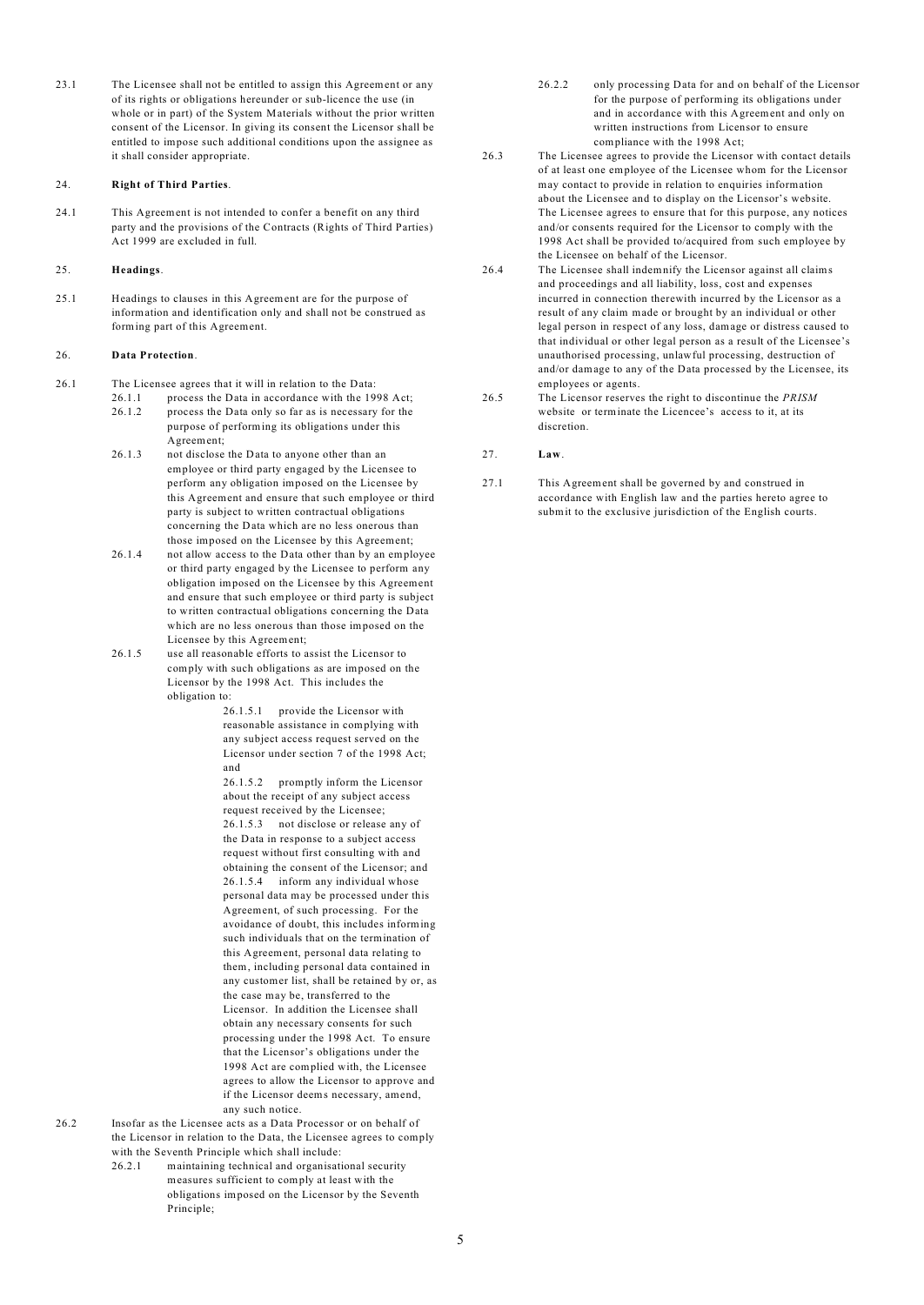## **APPENDIX**

## **Definitions**:

- '1998 ACT' means the Data Protection Act 1998 (or any laws which are analogous to that Act under any relevant foreign jurisdiction) and any other applicable data protection legislation;
- 'ACCEPTANCE DATE' means the date on which the Licensee is deemed to have accepted the System Materials in accordance with clause 5.1 of the Agreement;
- 'ACTUAL DELIVERY DATE' means the date on which the System Materials are delivered by the Licensor in accordance with clause 4 of the Agreement;
- 'ACCOUNTING SERVICES' means the provision of an account and account number and an access number and security (PIN) number making and or the provision of a record of a transaction and the record of the creation and use of credits;
- 'CHARGES' means the Licensor's rates of charge from time to time for work undertaken, services provided and time and materials supplied. Such charges may be changed from time to time in accordance with clause 3.3 of the Agreement;
- 'AGREEMENT' means the agreement to which this Appendix is attached;
- 'ASSESSMENT PROFILE NARRATIVE' means a written statement highlighting an individual's relevant characteristics based on an analysis of the data supplied by an individual through profile observations and the employer through a job requirement profile;
- 'BUSINESS DAY' means between the hours of 9.00 am and 5.30 pm (GMT/BST) from Monday through to Friday inclusive (excluding statutory, bank and other public holidays in the United Kingdom);
- 'CERTIFICATED Practitioner' means an employee of the Licensee who has successfully completed a course of instruction provided by the Licensor in the use and interpretation of the System and who has passed the appropriate competency assessment examination;
- 'CONFIDENTIAL INFORMATION' means any information which is disclosed to the Licensee or its employees by the Licensor pursuant to, or in connection with, the Agreement (whether orally or in writing and whether or not such information is expressly stated to be confidential) or shall otherwise come into the hands of the Licensee in relation to the System, other than information which is already in the public domain;
- 'CREDIT' means a unit of charge which can be purchased at the current rate;
- 'DATA' means personal data processed in connection with the Agreement;
- 'DATA PROCESSOR' means a person or organisation which processes personal data on behalf of a data controller or on behalf of the Licensor in relation to the Data;
- 'DELIVERY DATE' means the estimated date for the delivery of the System Materials and in relation to a Certificated Practitioner means the date on which there is delivered to that person an access card and PIN number which will allow access to the System upon completion of a course of practical training and receipt of a complete Manual;
- 'EVENT OF FORCE MAJEURE' means an unforeseen event which arises as a result of Force Majeure;
- 'Practitioner'S MANUAL' means the loose-leaf handbook of training materials containing exercises user guides and other information including Personal Performance and Job questionnaires and guidance given to a trainee during their course;
- 'FORCE MAJEURE' means any circumstance beyond the reasonable control of either party including (without limitation) an act of God, fires, strikes (of its own or other employees), insurrections or riots, embargoes, war or national emergency, regulations of any civil or military authority or failure of or interruption to telecommunication services or equipment;
- 'INDICATOR' and 'PERSONAL PERFORMANCE INDICATOR' means the result produced by the Licensor of analysing and interpreting a Profile;
- 'INTELLECTUAL PROPERTY' means that all the System Materials which are the copyright of the Center of Applied Neuroscience;
- 'INTELLECTUAL PROPERTY INFRINGEMENT' means any claim or action that the normal operation possession or use of the System Materials by the Licensee infringes the patent copyright registered design or trade mark rights of a third party;
- 'JOB REQUIREMENT PROFILE' means the analysis of an employer's requirements produced by the Licensor from a consideration of the JOB BENCHMARK or questionnaire;
- 'LICENCE FEE' means a one-off payment of the amount specified at the time the Licencee successfully undertakes *PRISM* certification training;

PRISM/licence agreement/7th version August 21, 2008